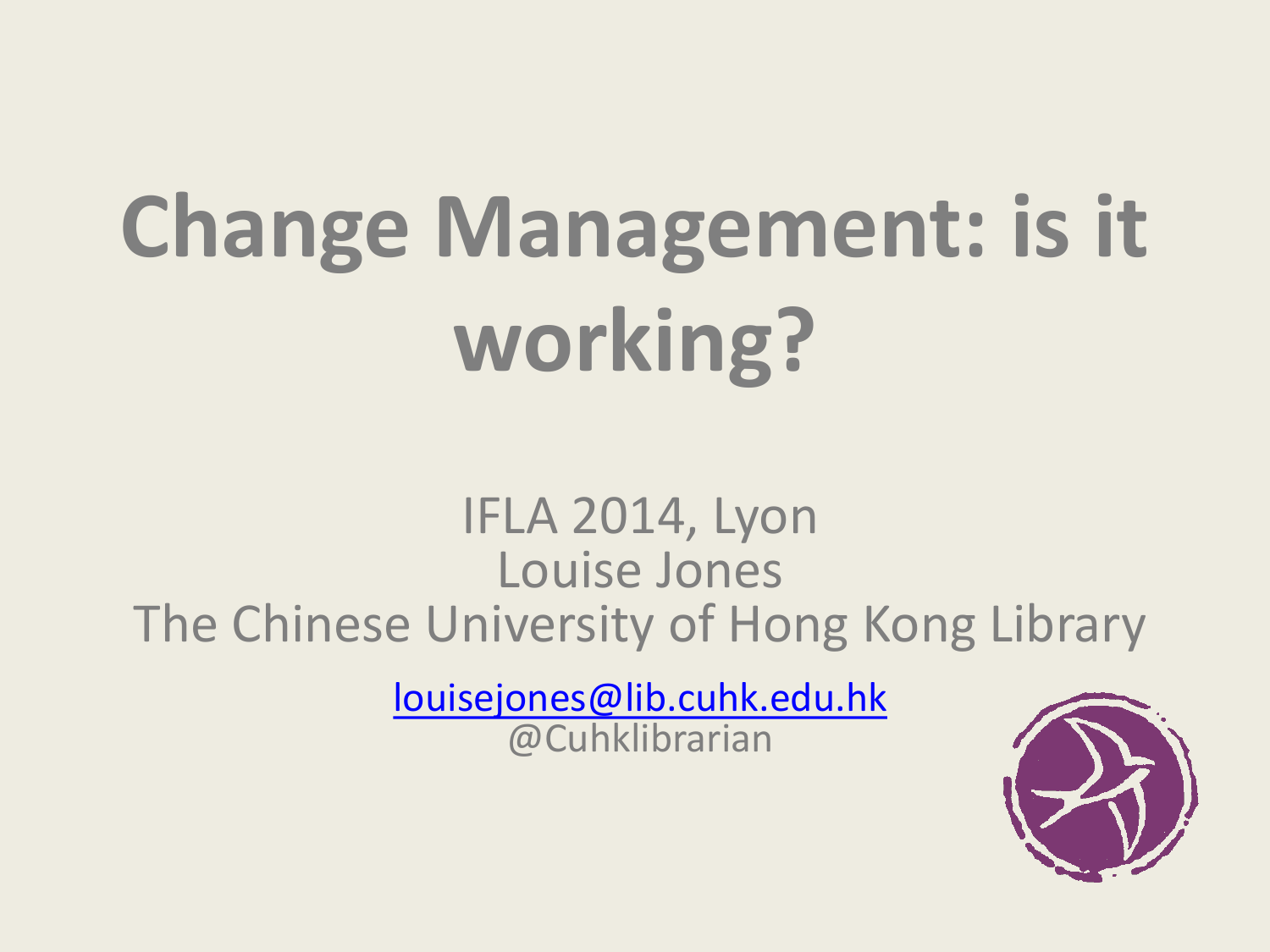### **A Perfect Storm at CUHK Library**

- Tipping point in move to digital collections reached
- '3+3+4' and an increase in student numbers
- A new, broader curriculum particularly in the first year
- Changing pedagogy
- External management Efficiency review
- Major build programme – Learning & Research Commons
- A new University Librarian

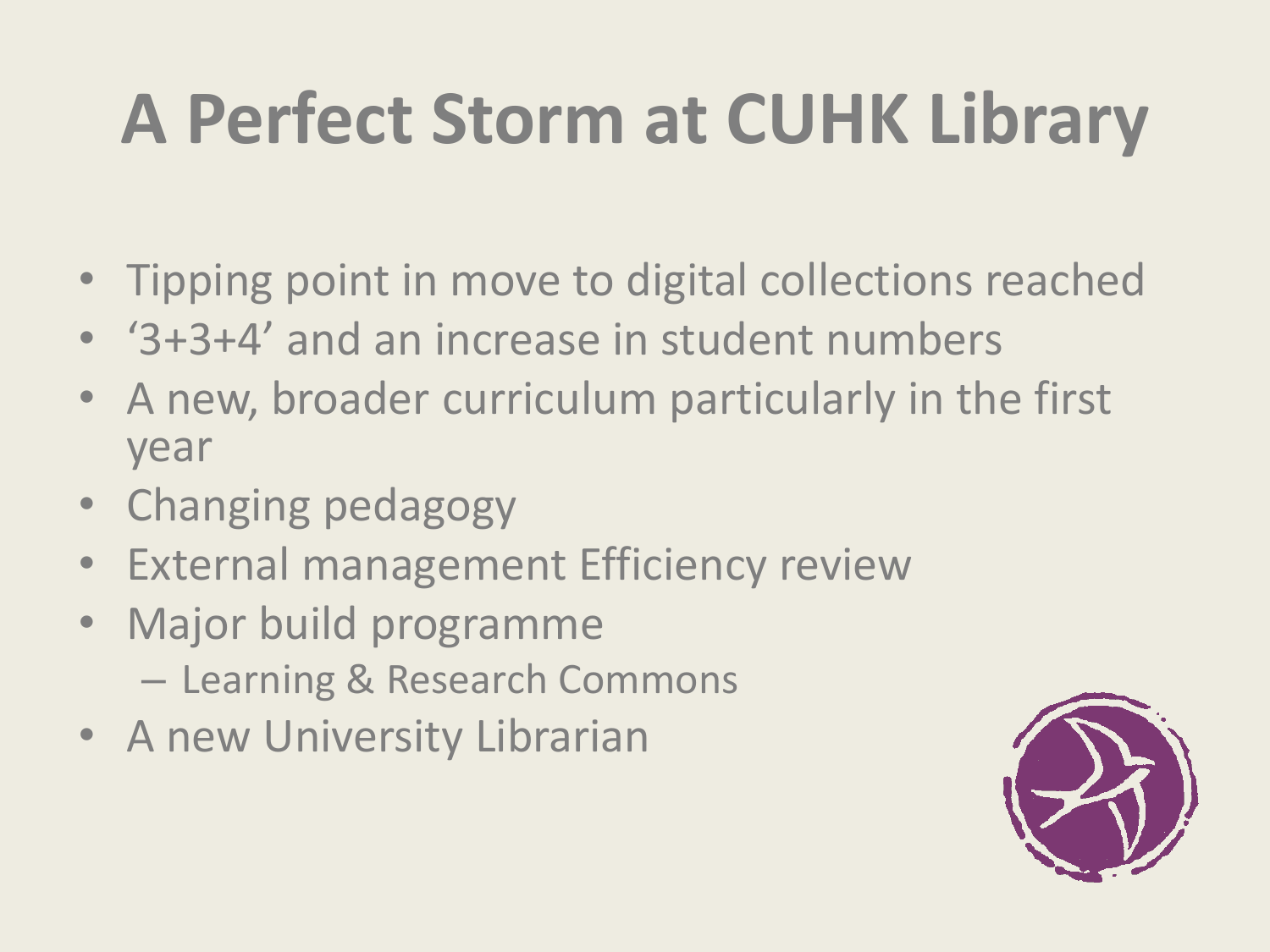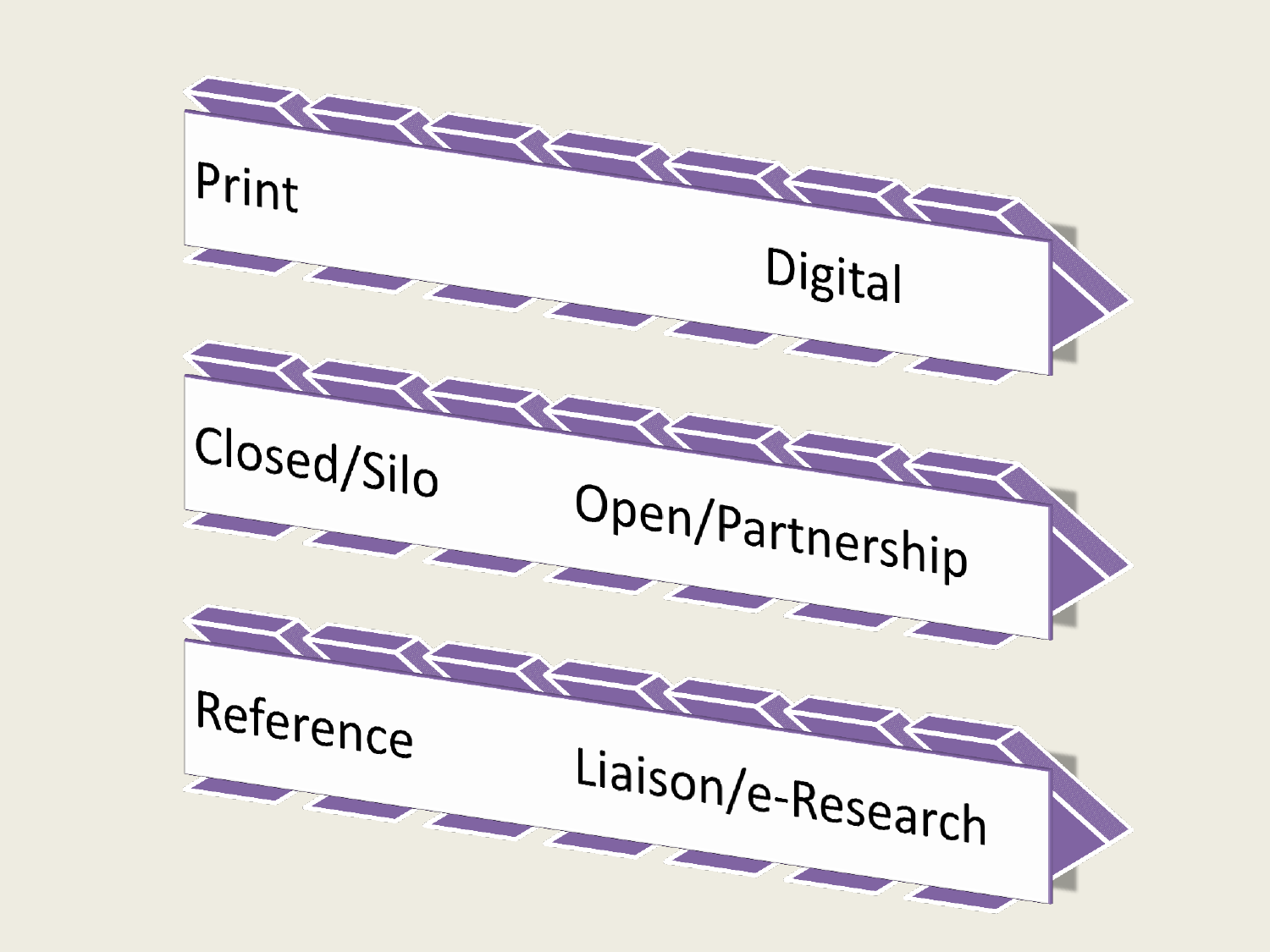## **What is to change?**

- **Targets**. Attitudes, beliefs, behaviours, interaction patterns?
- **Scope**. Individual, group, organisation, interorganizational?
- **Scale**. Incremental or transformative?
- **Tempo.** Episodic or continuous? Punctuated equilibrium.
- **Stakeholders.** Strategist, implementer, change recipient, external change agents.
- **Collaborative** or **Coercive**?

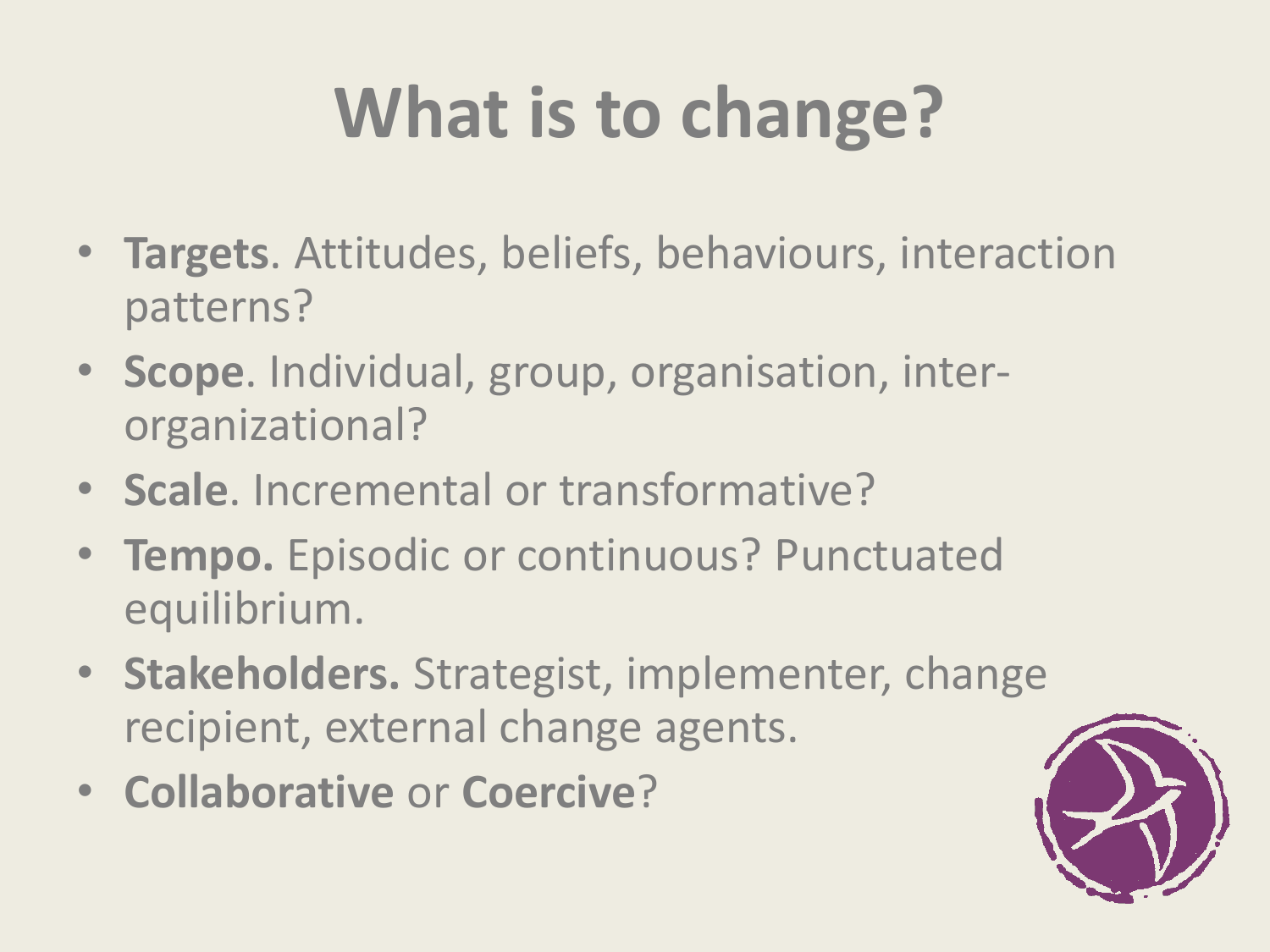## Change Process

Standard approach 4 basic conditions

- a. Compelling story.
	- Let people write their own story. + and -
- b. Role modelling.
	- Do you see yourself as part of the problem? How influential are change leaders anyway?
- c. Reinforcement systems
	- Money or small unexpected rewards? Fairness.
- d. Skills required for change
	- Employees are what they think? Skill building program need 'field and forum' approach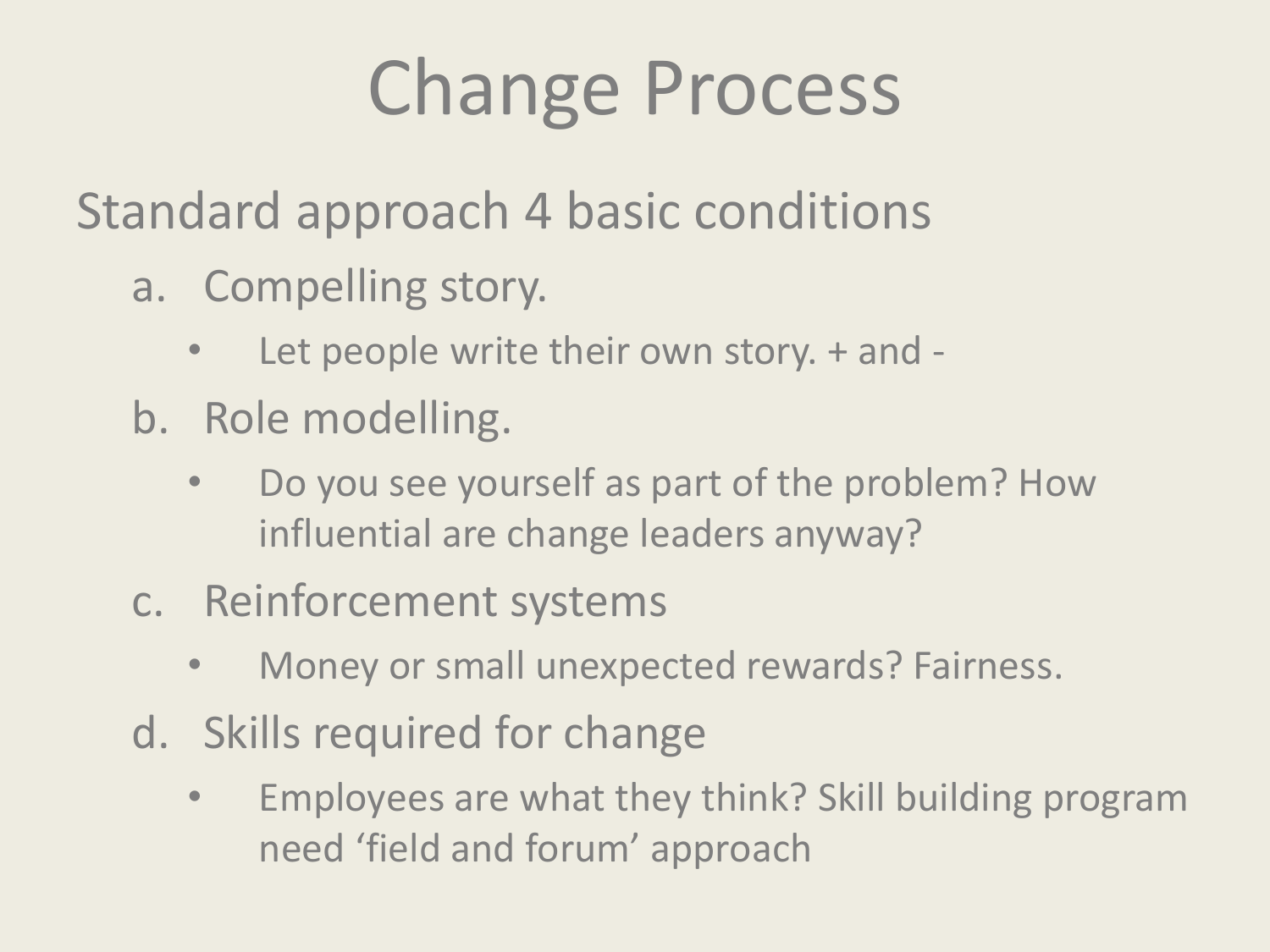# Before and After





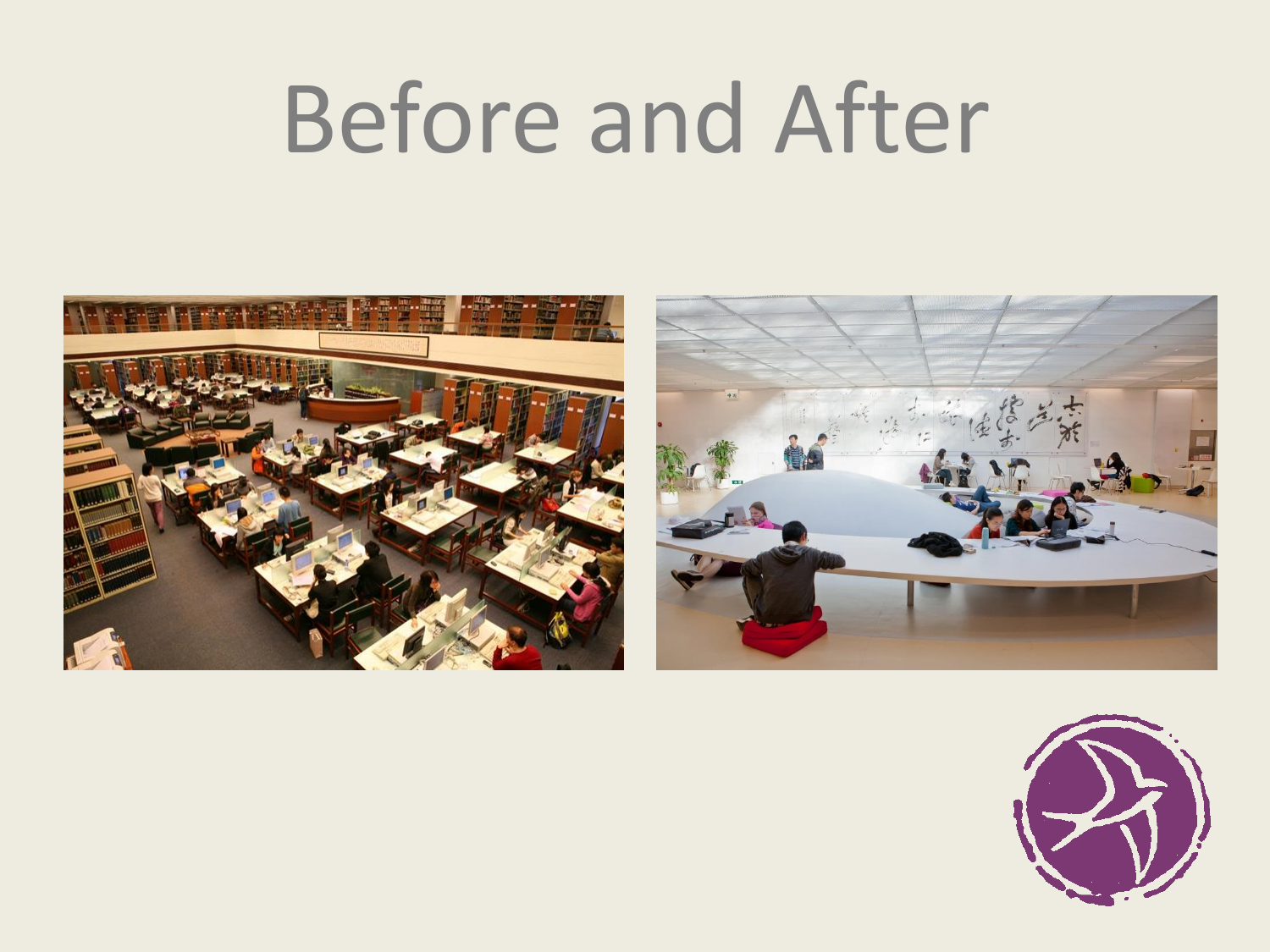#### **Questions**

- What choice of strategy for managing organizational change best suits your library?
- What might a successful change management process look like for your library, and
- *"Be the change that you wish to see in the world."* (Mahatma Gandhi). Are you?